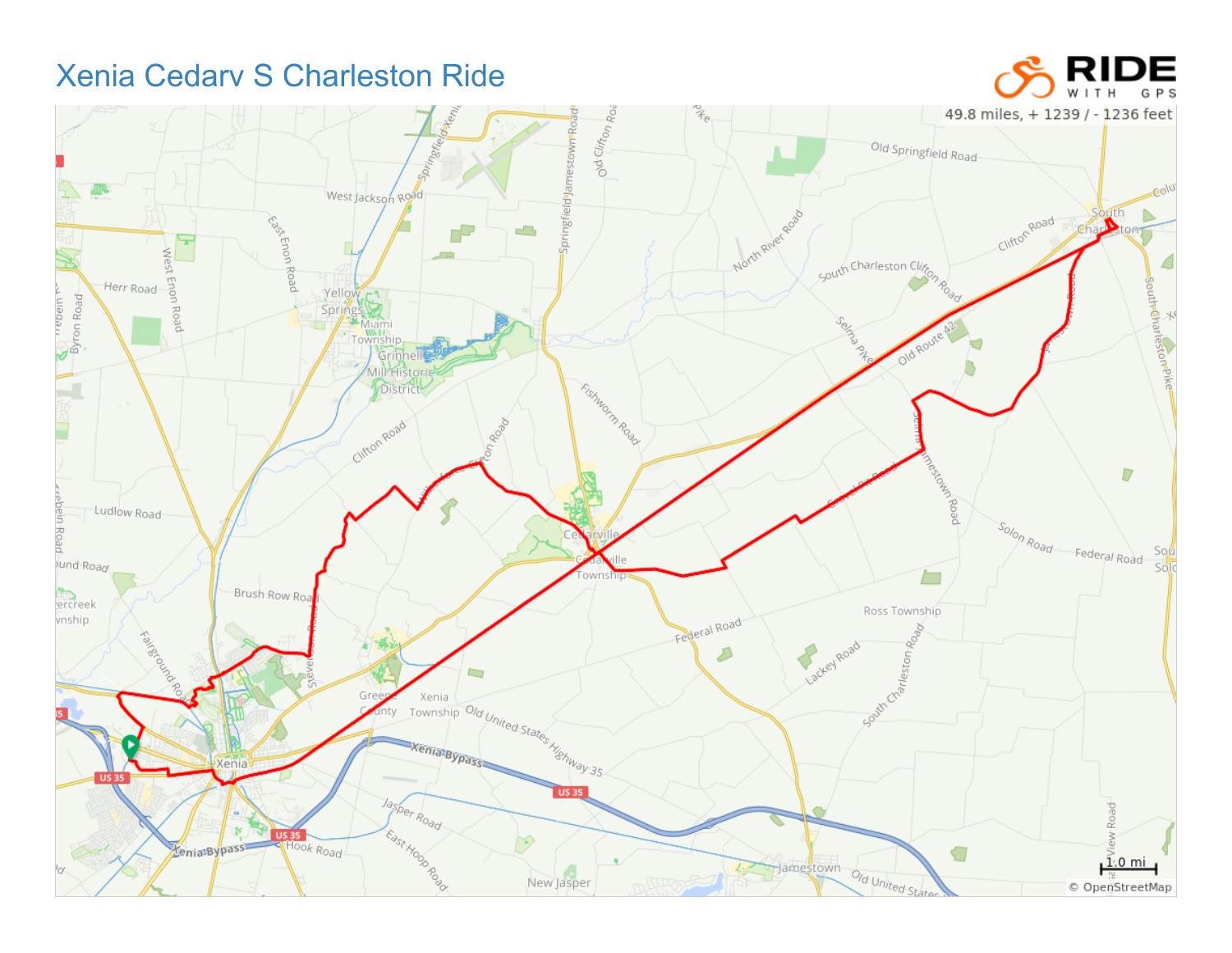## Xenia Cedarv S Charleston Ride

| <b>Dist</b> | <b>Type</b> | <b>Note</b>                                            | <b>Next</b> |
|-------------|-------------|--------------------------------------------------------|-------------|
| 0.0         | Q           | Start of route                                         | 0.6         |
| 0.6         |             | L onto Dayton<br>Xenia Rd                              | 0.7         |
| 1.4         |             | R onto Hawkins Rd                                      | 0.1         |
| 1.5         |             | R onto Creekside<br><b>Trail/Ohio Bicycle</b><br>Rte 2 | 1.3         |
| 2.7         |             | L onto Little Miami<br><b>Scenic Trail</b>             | 0.1         |
| 2.9         |             | Slight L to stay on<br>Little Miami Scenic<br>Trail    | 0.2         |
| 3.0         |             | R toward Little<br>Miami Scenic Trail                  | 0.0         |
| 3.1         |             | Slight L onto Little<br>Miami Scenic Trail             | 0.1         |
| 3.2         |             | R to stay on Little<br>Miami Scenic Trail              | 0.3         |

3.2 miles. +103/-137 feet

\_\_\_\_\_\_\_\_\_\_\_\_\_\_\_\_\_\_\_\_\_\_\_\_\_\_\_\_\_\_\_\_

| <b>Dist</b> | <b>Type</b> | <b>Note</b>                                                                      | <b>Next</b> |
|-------------|-------------|----------------------------------------------------------------------------------|-------------|
| 8.8         |             | L onto Bradfute Rd                                                               | 1.5         |
| 10.3        |             | L onto Wilberforce-<br><b>Clifton Rd</b>                                         | 1.5         |
| 11.8        |             | R onto Cedarville<br><b>Yellow Springs Rd</b>                                    | 2.0         |
| 13.8        |             | Continue onto<br><b>Bridge St</b>                                                | 0.6         |
| 14.4        |             | L onto W Xenia<br>Ave                                                            | 0.0         |
| 14.4        |             | R onto N Miller St                                                               | 0.1         |
| 14.6        |             | L onto Ohio Bicycle<br>Rte 1/Ohio to Erie<br><b>Trail/Prairie Grass</b><br>Trail | 0.1         |
| 14.6        |             | R onto Clifton Pike/<br>S Main St                                                | 0.4         |
| 15.1        |             | L onto Turnbull Rd                                                               | 2.0         |
| 17.1        |             | L onto Weimer Rd                                                                 | 0.1         |

| <b>Dist</b> | <b>Type</b> | <b>Note</b>                                                       | <b>Next</b> |
|-------------|-------------|-------------------------------------------------------------------|-------------|
| 3.5         |             | Little Miami Scenic<br>Trail turns R and<br>becomes Alameda<br>Dr | 0.2         |
| 3.7         |             | R onto Purcell Ave                                                | 0.1         |
| 3.8         |             | R onto Hollywood<br><b>Blvd</b>                                   | 0.1         |
| 3.9         |             | Continue onto<br>Kinsey Rd                                        | 0.1         |
| 4.0         |             | L                                                                 | 0.0         |
| 4.0         |             | R                                                                 | 0.0         |
| 4.1         |             | R toward Kinsey Rd                                                | 0.0         |
| 4.1         |             | L onto Kinsey Rd                                                  | 1.7         |
| 5.8         |             | L onto Stevenson<br>Rd                                            | 1.6         |
| 7.4         |             | L to stay on<br><b>Stevenson Rd</b>                               | 1.2         |
| 8.6         |             | R onto Clark Run<br>Rd                                            | 0.2         |

## 5.4 miles. +274/-250 feet

 $\sim$ 

| <b>Dist</b> | Type | <b>Note</b>                                                                      | <b>Next</b> |
|-------------|------|----------------------------------------------------------------------------------|-------------|
| 17.2        |      | R onto Gravel Pit<br>Rd                                                          | 1.7         |
| 18.9        |      | L to stay on Gravel<br>Pit Rd                                                    | 2.6         |
| 21.5        |      | L onto Selma<br>Jamestown Rd                                                     | 0.9         |
| 22.4        |      | R onto London Rd/<br>Wildman Rd                                                  | 1.9         |
| 24.3        |      | L onto Jamestown<br>Rd                                                           | 3.3         |
| 27.6        |      | R onto Ohio Bicycle<br>Rte 1/Ohio to Erie<br><b>Trail/Prairie Grass</b><br>Trail | 0.4         |
| 28.0        |      | R onto W Mound<br>St/Ohio Bicycle Rte<br>1                                       | 0.2         |
| 28.2        |      | L onto S Chillicothe<br>St                                                       | 0.2         |